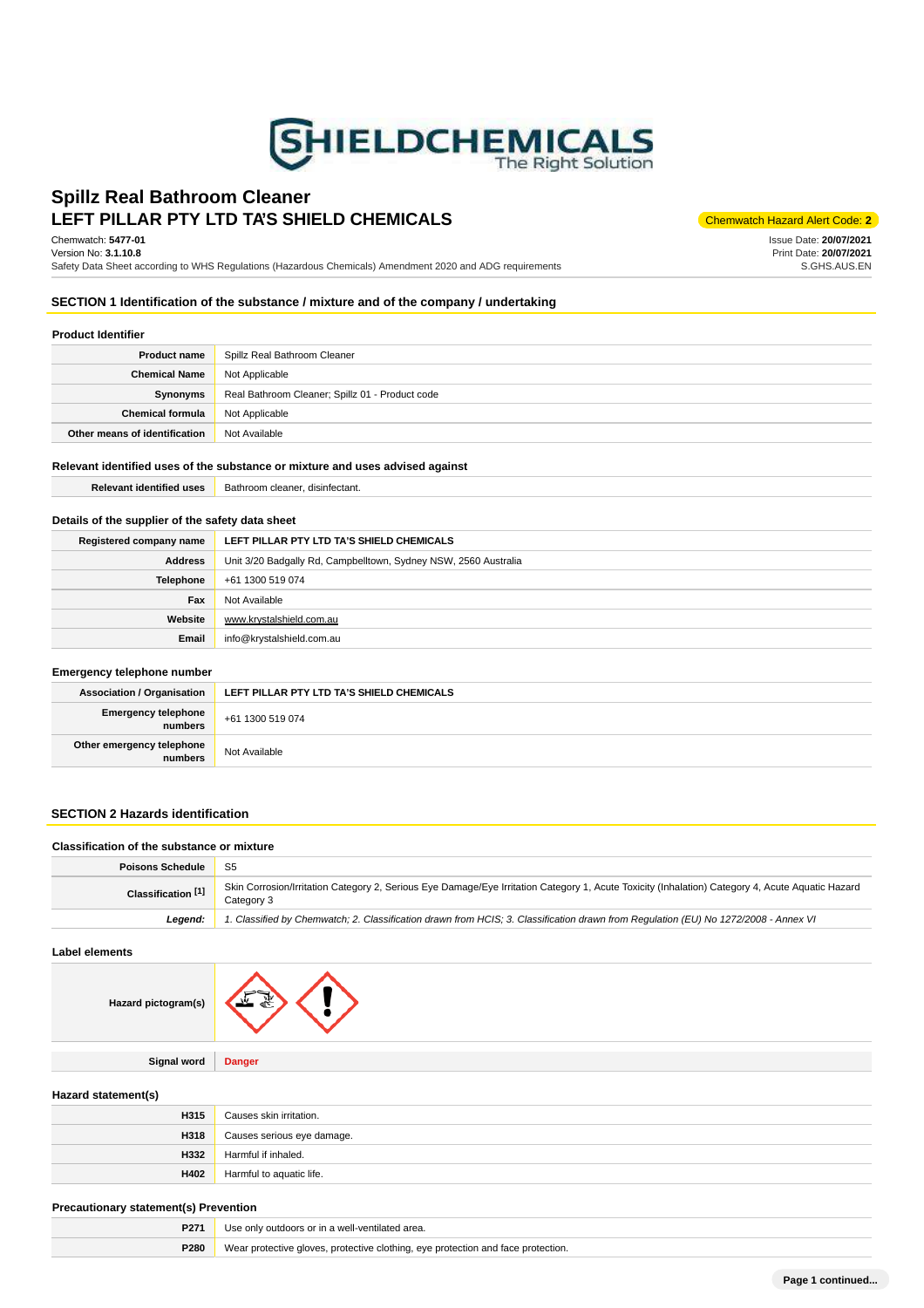| P261             | Avoid breathing mist/vapours/spray.                             |  |
|------------------|-----------------------------------------------------------------|--|
| P <sub>273</sub> | Avoid release to the environment.                               |  |
| P264             | Wash all exposed external body areas thoroughly after handling. |  |

#### **Precautionary statement(s) Response**

| P305+P351+P338 | IF IN EYES: Rinse cautiously with water for several minutes. Remove contact lenses, if present and easy to do. Continue rinsing. |
|----------------|----------------------------------------------------------------------------------------------------------------------------------|
| P310           | Immediately call a POISON CENTER/doctor/physician/first aider.                                                                   |
| P302+P352      | IF ON SKIN: Wash with plenty of water.                                                                                           |
| P304+P340      | IF INHALED: Remove person to fresh air and keep comfortable for breathing.                                                       |
| P332+P313      | If skin irritation occurs: Get medical advice/attention.                                                                         |
| P362+P364      | Take off contaminated clothing and wash it before reuse.                                                                         |

#### **Precautionary statement(s) Storage**

Not Applicable

## **Precautionary statement(s) Disposal**

**P501** Dispose of contents/container to authorised hazardous or special waste collection point in accordance with any local regulation.

### **SECTION 3 Composition / information on ingredients**

## **Substances**

See section below for composition of Mixtures

#### **Mixtures**

| <b>CAS No</b> | %[weight]                                           | Name                                                                                                                                    |
|---------------|-----------------------------------------------------|-----------------------------------------------------------------------------------------------------------------------------------------|
| 7664-38-2     | $1 - 10$                                            | phosphoric acid                                                                                                                         |
| 5329-14-6     | $1 - 5$                                             | sulfamic acid                                                                                                                           |
| 68439-46-3    | $1 - 5$                                             | alcohols C9-11 ethoxylated                                                                                                              |
| 8001-54-5     | $<$ 1                                               | benzalkonium chloride                                                                                                                   |
| Not Available | balance                                             | Ingredients determined not to be hazardous                                                                                              |
| Legend:       | Classification drawn from C&L * EU IOELVs available | 1. Classified by Chemwatch; 2. Classification drawn from HCIS; 3. Classification drawn from Regulation (EU) No 1272/2008 - Annex VI; 4. |

## **SECTION 4 First aid measures**

| Description of first aid measures |                                                                                                                                                                                                                                                                                                                                                                                                                                                                                                                                                                                   |
|-----------------------------------|-----------------------------------------------------------------------------------------------------------------------------------------------------------------------------------------------------------------------------------------------------------------------------------------------------------------------------------------------------------------------------------------------------------------------------------------------------------------------------------------------------------------------------------------------------------------------------------|
| <b>Eye Contact</b>                | If this product comes in contact with the eyes:<br>Immediately hold eyelids apart and flush the eye continuously with running water.<br>Ensure complete irrigation of the eye by keeping eyelids apart and away from eye and moving the eyelids by occasionally lifting the upper<br>and lower lids.<br>▶ Continue flushing until advised to stop by the Poisons Information Centre or a doctor, or for at least 15 minutes.<br>Transport to hospital or doctor without delay.<br>▶ Removal of contact lenses after an eye injury should only be undertaken by skilled personnel. |
| <b>Skin Contact</b>               | If skin contact occurs:<br>Inmediately remove all contaminated clothing, including footwear.<br>Flush skin and hair with running water (and soap if available).<br>Seek medical attention in event of irritation.                                                                                                                                                                                                                                                                                                                                                                 |
| Inhalation                        | If fumes or combustion products are inhaled remove from contaminated area.<br>Lay patient down. Keep warm and rested.<br>▶ Prostheses such as false teeth, which may block airway, should be removed, where possible, prior to initiating first aid procedures.<br>Apply artificial respiration if not breathing, preferably with a demand valve resuscitator, bag-valve mask device, or pocket mask as trained.<br>Perform CPR if necessary.<br>Transport to hospital, or doctor, without delay.                                                                                 |
| Ingestion                         | Immediately give a glass of water.<br>First aid is not generally required. If in doubt, contact a Poisons Information Centre or a doctor.<br>If poisoning occurs, contact a doctor or Poisons Information Centre.                                                                                                                                                                                                                                                                                                                                                                 |

### **Indication of any immediate medical attention and special treatment needed**

for phosphate salts intoxication:

- All treatments should be based on observed signs and symptoms of distress in the patient. Consideration should be given to the possibility that overexposure to materials other than this product may have occurred.
- Ingestion of large quantities of phosphate salts (over 1.0 grams for an adult) may cause an osmotic catharsis resulting in diarrhoea and probable abdominal cramps. Larger doses such as 4-8 grams will almost certainly cause these effects in everyone. In healthy individuals most of the ingested salt will be excreted in the faeces with the diarrhoea and, thus, not cause any systemic toxicity. Doses greater than 10 grams hypothetically may cause systemic toxicity.
- **Treatment should take into consideration both anionic and cation portion of the molecule.**
- All phosphate salts, except calcium salts, have a hypothetical risk of hypocalcaemia, so calcium levels should be monitored.

Treat symptomatically.

### **SECTION 5 Firefighting measures**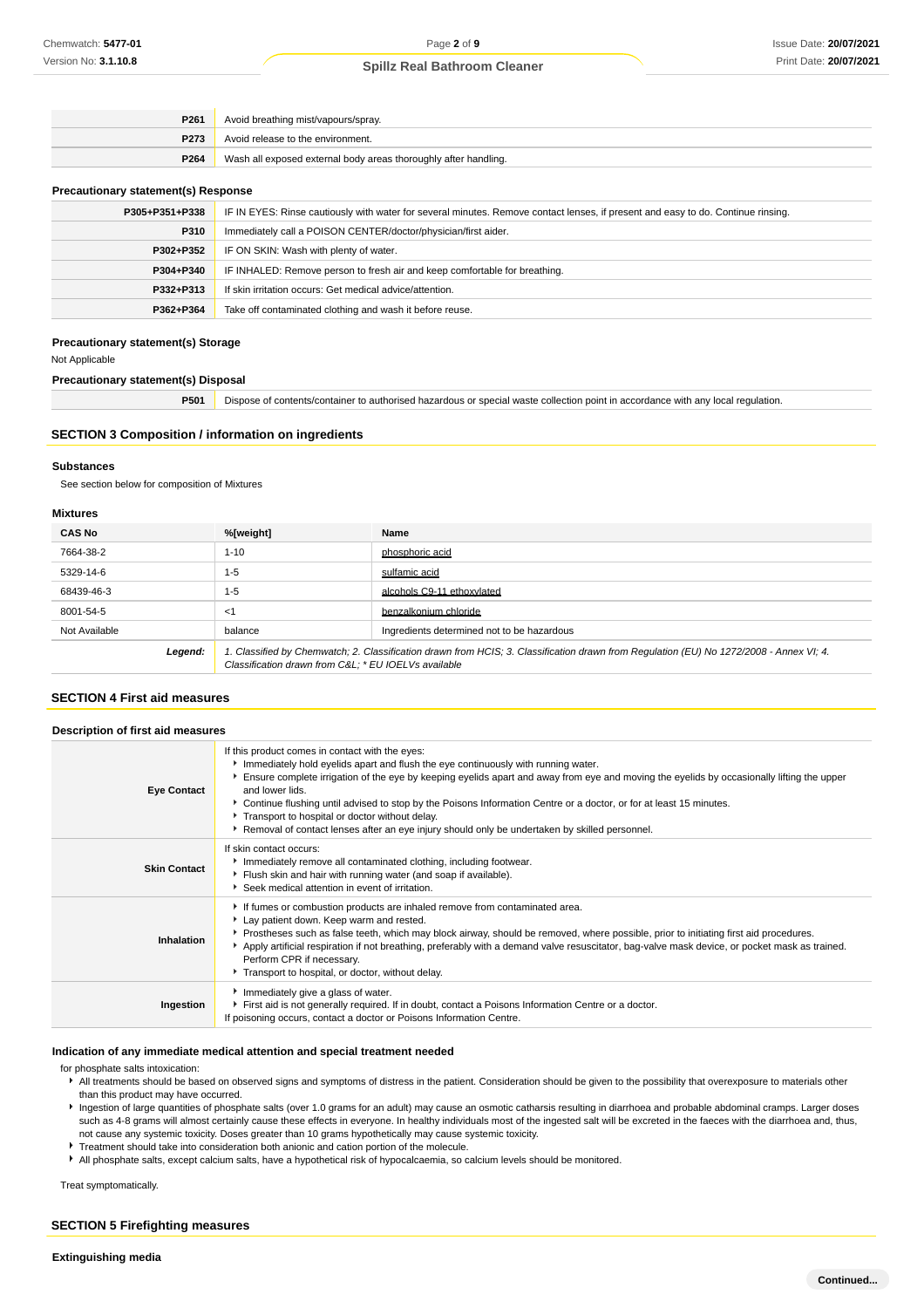The product contains a substantial proportion of water, therefore there are no restrictions on the type of extinguishing media which may be used. Choice of extinguishing media should take into account surrounding areas

Though the material is non-combustible, evaporation of water from the mixture, caused by the heat of nearby fire, may produce floating layers of combustible substances. In such an event consider:

 $h$  foam.

# **Special hazards arising from the substrate or mixture Fire Incompatibility** None known.

| <b>Advice for firefighters</b> |                                                                                                                                                                                                                                                                                                                                                                                                                                                                         |
|--------------------------------|-------------------------------------------------------------------------------------------------------------------------------------------------------------------------------------------------------------------------------------------------------------------------------------------------------------------------------------------------------------------------------------------------------------------------------------------------------------------------|
| <b>Fire Fighting</b>           | Alert Fire Brigade and tell them location and nature of hazard.<br>▶ Wear breathing apparatus plus protective gloves in the event of a fire.<br>▶ Prevent, by any means available, spillage from entering drains or water courses.<br>Use fire fighting procedures suitable for surrounding area.                                                                                                                                                                       |
| <b>Fire/Explosion Hazard</b>   | The material is not readily combustible under normal conditions.<br>However, it will break down under fire conditions and the organic component may burn.<br>Not considered to be a significant fire risk.<br>Heat may cause expansion or decomposition with violent rupture of containers.<br>carbon dioxide (CO2)<br>nitrogen oxides (NOx)<br>other pyrolysis products typical of burning organic material.<br>May emit poisonous fumes.<br>May emit corrosive fumes. |
| <b>HAZCHEM</b>                 | Not Applicable                                                                                                                                                                                                                                                                                                                                                                                                                                                          |

## **SECTION 6 Accidental release measures**

**Personal precautions, protective equipment and emergency procedures**

See section 8

#### **Environmental precautions**

See section 12

### **Methods and material for containment and cleaning up**

| <b>Minor Spills</b> | Clean up all spills immediately.<br>Avoid breathing vapours and contact with skin and eyes.<br>• Control personal contact with the substance, by using protective equipment.<br>• Contain and absorb spill with sand, earth, inert material or vermiculite.<br>Slippery when spilt. |
|---------------------|-------------------------------------------------------------------------------------------------------------------------------------------------------------------------------------------------------------------------------------------------------------------------------------|
| <b>Major Spills</b> | Moderate hazard.<br>• Clear area of personnel and move upwind.<br>Alert Fire Brigade and tell them location and nature of hazard.<br>• Wear breathing apparatus plus protective gloves.<br>Slippery when spilt.                                                                     |

Personal Protective Equipment advice is contained in Section 8 of the SDS.

## **SECTION 7 Handling and storage**

| Precautions for safe handling |                                                                                                                                                                                                                                                                        |
|-------------------------------|------------------------------------------------------------------------------------------------------------------------------------------------------------------------------------------------------------------------------------------------------------------------|
| Safe handling                 | DO NOT allow clothing wet with material to stay in contact with skin<br>Avoid all personal contact, including inhalation.<br>• Wear protective clothing when risk of exposure occurs.<br>Use in a well-ventilated area.<br>Prevent concentration in hollows and sumps. |
| Other information             | Store in original containers.<br>Keep containers securely sealed.<br>Store in a cool, dry, well-ventilated area.<br>Store away from incompatible materials and foodstuff containers.                                                                                   |

#### **Conditions for safe storage, including any incompatibilities**

| Suitable container      | Lined metal can, lined metal pail/ can.<br>Plastic pail.<br>▶ Polyliner drum.<br>Packing as recommended by manufacturer. |
|-------------------------|--------------------------------------------------------------------------------------------------------------------------|
| Storage incompatibility | Avoid strong bases.                                                                                                      |

# **SECTION 8 Exposure controls / personal protection**

#### **Control parameters**

#### I **Occupational Exposure Limits (OEL)**

#### I **INGREDIENT DATA**

| Source                       | naredient       | Material name   | <b>TWA</b> | <b>STEL</b> | Peak          | <b>Notes</b>             |
|------------------------------|-----------------|-----------------|------------|-------------|---------------|--------------------------|
| Australia Exposure Standards | phosphoric acid | Phosphoric acid | ma/m3      | 3 ma/m3     | Not Available | Available<br><b>NIOt</b> |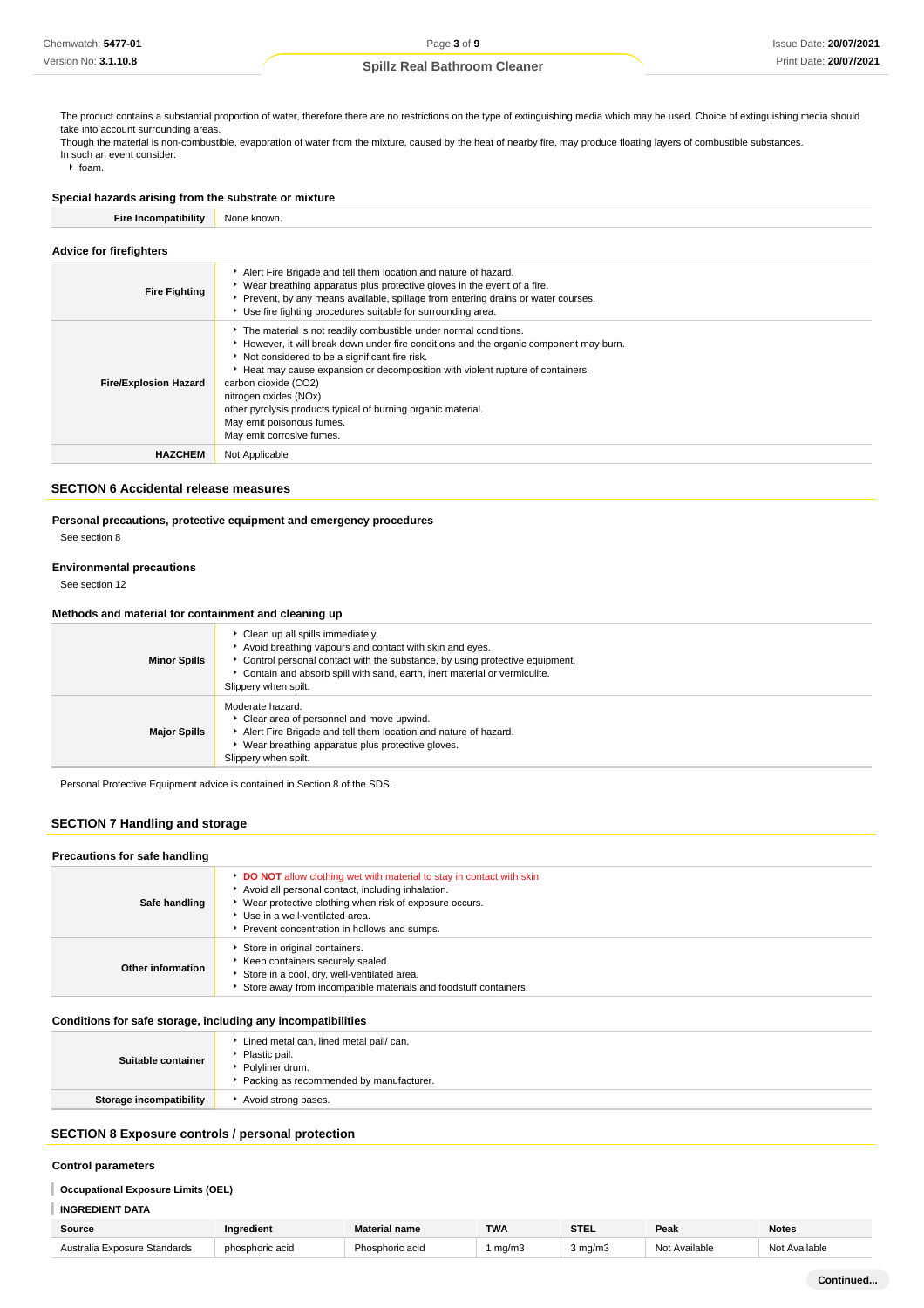| <b>Emergency Limits</b>              |                                                                                                                                                                                                                                                                                                                                                                                                                                                                                                                                                                                                                                                                 |               |               |               |
|--------------------------------------|-----------------------------------------------------------------------------------------------------------------------------------------------------------------------------------------------------------------------------------------------------------------------------------------------------------------------------------------------------------------------------------------------------------------------------------------------------------------------------------------------------------------------------------------------------------------------------------------------------------------------------------------------------------------|---------------|---------------|---------------|
| Ingredient                           | TEEL-1                                                                                                                                                                                                                                                                                                                                                                                                                                                                                                                                                                                                                                                          | TEEL-2        |               | TEEL-3        |
| phosphoric acid                      | Not Available<br>Not Available                                                                                                                                                                                                                                                                                                                                                                                                                                                                                                                                                                                                                                  |               |               | Not Available |
| sulfamic acid                        | $9.5 \text{ mg/m}$ 3<br>100 mg/m3                                                                                                                                                                                                                                                                                                                                                                                                                                                                                                                                                                                                                               |               |               | 630 mg/m3     |
| benzalkonium chloride                | $0.91$ mg/m $3$<br>$10 \text{ mg/m}$                                                                                                                                                                                                                                                                                                                                                                                                                                                                                                                                                                                                                            |               |               | 60 mg/m3      |
| Ingredient                           | <b>Original IDLH</b><br><b>Revised IDLH</b>                                                                                                                                                                                                                                                                                                                                                                                                                                                                                                                                                                                                                     |               |               |               |
| phosphoric acid                      | 1,000 mg/m3                                                                                                                                                                                                                                                                                                                                                                                                                                                                                                                                                                                                                                                     |               | Not Available |               |
| sulfamic acid                        | Not Available                                                                                                                                                                                                                                                                                                                                                                                                                                                                                                                                                                                                                                                   |               | Not Available |               |
| alcohols C9-11 ethoxylated           | Not Available                                                                                                                                                                                                                                                                                                                                                                                                                                                                                                                                                                                                                                                   | Not Available |               |               |
| benzalkonium chloride                | Not Available                                                                                                                                                                                                                                                                                                                                                                                                                                                                                                                                                                                                                                                   |               | Not Available |               |
| <b>Occupational Exposure Banding</b> |                                                                                                                                                                                                                                                                                                                                                                                                                                                                                                                                                                                                                                                                 |               |               |               |
| Ingredient                           | <b>Occupational Exposure Band Rating</b><br><b>Occupational Exposure Band Limit</b>                                                                                                                                                                                                                                                                                                                                                                                                                                                                                                                                                                             |               |               |               |
| alcohols C9-11 ethoxylated           | E<br>$\leq 0.1$ ppm                                                                                                                                                                                                                                                                                                                                                                                                                                                                                                                                                                                                                                             |               |               |               |
| benzalkonium chloride                | E<br>$\leq$ 0.01 mg/m <sup>3</sup>                                                                                                                                                                                                                                                                                                                                                                                                                                                                                                                                                                                                                              |               |               |               |
| Notes:                               | Occupational exposure banding is a process of assigning chemicals into specific categories or bands based on a chemical's potency and the<br>adverse health outcomes associated with exposure. The output of this process is an occupational exposure band (OEB), which corresponds to a<br>range of exposure concentrations that are expected to protect worker health.                                                                                                                                                                                                                                                                                        |               |               |               |
| <b>Exposure controls</b>             |                                                                                                                                                                                                                                                                                                                                                                                                                                                                                                                                                                                                                                                                 |               |               |               |
| Appropriate engineering<br>controls  | Engineering controls are used to remove a hazard or place a barrier between the worker and the hazard. Well-designed engineering controls can<br>be highly effective in protecting workers and will typically be independent of worker interactions to provide this high level of protection.<br>The basic types of engineering controls are:<br>Process controls which involve changing the way a job activity or process is done to reduce the risk.<br>Enclosure and/or isolation of emission source which keeps a selected hazard "physically" away from the worker and ventilation that strategically<br>"adds" and "removes" air in the work environment. |               |               |               |
|                                      | $\sim$                                                                                                                                                                                                                                                                                                                                                                                                                                                                                                                                                                                                                                                          |               |               |               |

|  | <b>ANTI</b> |
|--|-------------|
|--|-------------|

| Eye and face protection | Safety glasses with side shields.<br>Chemical goggles.<br>Contact lenses may pose a special hazard; soft contact lenses may absorb and concentrate irritants. A written policy document, describing<br>the wearing of lenses or restrictions on use, should be created for each workplace or task.                                                                                                                                                                                                                                                                                                                                                                                                                                                                                                                                                                                                                                                                                                                         |
|-------------------------|----------------------------------------------------------------------------------------------------------------------------------------------------------------------------------------------------------------------------------------------------------------------------------------------------------------------------------------------------------------------------------------------------------------------------------------------------------------------------------------------------------------------------------------------------------------------------------------------------------------------------------------------------------------------------------------------------------------------------------------------------------------------------------------------------------------------------------------------------------------------------------------------------------------------------------------------------------------------------------------------------------------------------|
| <b>Skin protection</b>  | See Hand protection below                                                                                                                                                                                                                                                                                                                                                                                                                                                                                                                                                                                                                                                                                                                                                                                                                                                                                                                                                                                                  |
| Hands/feet protection   | ▶ Wear chemical protective gloves, e.g. PVC.<br>▶ Wear safety footwear or safety gumboots, e.g. Rubber<br><b>NOTE:</b><br>The material may produce skin sensitisation in predisposed individuals. Care must be taken, when removing gloves and other protective<br>equipment, to avoid all possible skin contact.<br>▶ Contaminated leather items, such as shoes, belts and watch-bands should be removed and destroyed.<br>The selection of suitable gloves does not only depend on the material, but also on further marks of quality which vary from manufacturer to<br>manufacturer. Where the chemical is a preparation of several substances, the resistance of the glove material can not be calculated in advance<br>and has therefore to be checked prior to the application.<br>The exact break through time for substances has to be obtained from the manufacturer of the protective gloves and has to be observed when<br>making a final choice.<br>Personal hygiene is a key element of effective hand care. |
| <b>Body protection</b>  | See Other protection below                                                                                                                                                                                                                                                                                                                                                                                                                                                                                                                                                                                                                                                                                                                                                                                                                                                                                                                                                                                                 |
| Other protection        | • Overalls.<br>▶ P.V.C apron.<br>Barrier cream.<br>Skin cleansing cream.                                                                                                                                                                                                                                                                                                                                                                                                                                                                                                                                                                                                                                                                                                                                                                                                                                                                                                                                                   |

# **Respiratory protection**

**Personal protection**

Type AB-P Filter of sufficient capacity. (AS/NZS 1716 & 1715, EN 143:2000 & 149:2001, ANSI Z88 or national equivalent)

- Cartridge respirators should never be used for emergency ingress or in areas of unknown vapour concentrations or oxygen content.
- The wearer must be warned to leave the contaminated area immediately on detecting any odours through the respirator. The odour may indicate that the mask is not functioning properly, that the vapour concentration is too high, or that the mask is not properly fitted. Because of these limitations, only restricted use of cartridge respirators is considered appropriate.
- Cartridge performance is affected by humidity. Cartridges should be changed after 2 hr of continuous use unless it is determined that the humidity is less than 75%, in which case, cartridges can be used for 4 hr. Used cartridges should be discarded daily, regardless of the length of time used

### **SECTION 9 Physical and chemical properties**

#### **Information on basic physical and chemical properties**

| Appearance            | Blue acidic liquid with lemon fragrance; mixes with water. |                                                   |               |
|-----------------------|------------------------------------------------------------|---------------------------------------------------|---------------|
| <b>Physical state</b> | Liquid                                                     | Relative density (Water = 1)                      | Not Available |
| Odour                 | Not Available                                              | <b>Partition coefficient n-octanol</b><br>/ water | Not Available |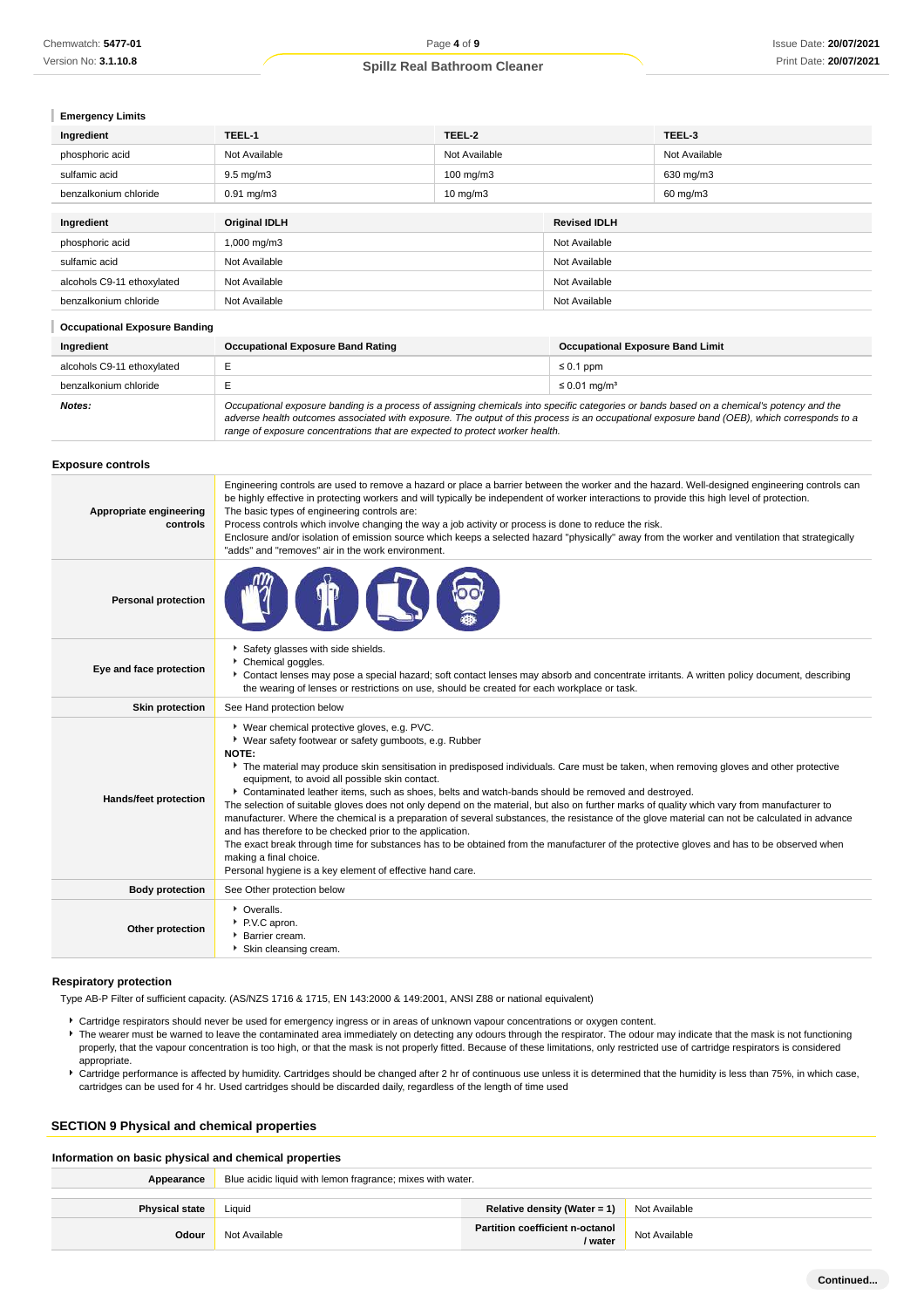| <b>Odour threshold</b>                          | Not Available  | Auto-ignition temperature (°C)         | Not Applicable |
|-------------------------------------------------|----------------|----------------------------------------|----------------|
| pH (as supplied)                                | 3              | <b>Decomposition temperature</b>       | Not Available  |
| Melting point / freezing point<br>(°C)          | Not Available  | Viscosity (cSt)                        | Not Available  |
| Initial boiling point and boiling<br>range (°C) | Not Available  | Molecular weight (g/mol)               | Not Applicable |
| Flash point (°C)                                | Not Applicable | <b>Taste</b>                           | Not Available  |
| <b>Evaporation rate</b>                         | Not Available  | <b>Explosive properties</b>            | Not Available  |
| Flammability                                    | Not Applicable | <b>Oxidising properties</b>            | Not Available  |
| Upper Explosive Limit (%)                       | Not Applicable | Surface Tension (dyn/cm or<br>$mN/m$ ) | Not Available  |
| Lower Explosive Limit (%)                       | Not Applicable | <b>Volatile Component (%vol)</b>       | Not Available  |
| Vapour pressure (kPa)                           | Not Available  | Gas group                              | Not Available  |
| Solubility in water                             | Miscible       | pH as a solution (%)                   | Not Available  |
| Vapour density $(Air = 1)$                      | Not Available  | VOC g/L                                | Not Available  |

# **SECTION 10 Stability and reactivity**

| Reactivity                                 | See section 7                                                                                                                        |
|--------------------------------------------|--------------------------------------------------------------------------------------------------------------------------------------|
| <b>Chemical stability</b>                  | • Unstable in the presence of incompatible materials.<br>▶ Product is considered stable.<br>Hazardous polymerisation will not occur. |
| Possibility of hazardous<br>reactions      | See section 7                                                                                                                        |
| <b>Conditions to avoid</b>                 | See section 7                                                                                                                        |
| Incompatible materials                     | See section 7                                                                                                                        |
| <b>Hazardous decomposition</b><br>products | See section 5                                                                                                                        |

# **SECTION 11 Toxicological information**

| Information on toxicological effects |                                                                                                                                                                                                                                                                                                                                                                                                                                                                                      |                                               |  |  |
|--------------------------------------|--------------------------------------------------------------------------------------------------------------------------------------------------------------------------------------------------------------------------------------------------------------------------------------------------------------------------------------------------------------------------------------------------------------------------------------------------------------------------------------|-----------------------------------------------|--|--|
| Inhaled                              | Inhalation of vapours or aerosols (mists, fumes), generated by the material during the course of normal handling, may be harmful.<br>There is some evidence to suggest that the material can cause respiratory irritation in some persons. The body's response to such irritation can<br>cause further lung damage.                                                                                                                                                                  |                                               |  |  |
| Ingestion                            | The material is not thought to produce adverse health effects following ingestion (as classified by EC Directives using animal models).<br>Nevertheless, adverse systemic effects have been produced following exposure of animals by at least one other route and good hygiene practice<br>requires that exposure be kept to a minimum.                                                                                                                                             |                                               |  |  |
| <b>Skin Contact</b>                  | This material can cause inflammation of the skin on contact in some persons.<br>The material may accentuate any pre-existing dermatitis condition<br>Open cuts, abraded or irritated skin should not be exposed to this material<br>Entry into the blood-stream, through, for example, cuts, abrasions or lesions, may produce systemic injury with harmful effects. Examine the skin<br>prior to the use of the material and ensure that any external damage is suitably protected. |                                               |  |  |
| Eye                                  | If applied to the eyes, this material causes severe eye damage.                                                                                                                                                                                                                                                                                                                                                                                                                      |                                               |  |  |
| <b>Chronic</b>                       | Substance accumulation, in the human body, may occur and may cause some concern following repeated or long-term occupational exposure.                                                                                                                                                                                                                                                                                                                                               |                                               |  |  |
|                                      | <b>TOXICITY</b>                                                                                                                                                                                                                                                                                                                                                                                                                                                                      | <b>IRRITATION</b>                             |  |  |
| Spillz Real Bathroom Cleaner         | Not Available                                                                                                                                                                                                                                                                                                                                                                                                                                                                        | Not Available                                 |  |  |
|                                      | <b>TOXICITY</b>                                                                                                                                                                                                                                                                                                                                                                                                                                                                      | <b>IRRITATION</b>                             |  |  |
|                                      | Dermal (rabbit) LD50: >1260 mg/kg[1]                                                                                                                                                                                                                                                                                                                                                                                                                                                 | Eye (rabbit): 119 mg - SEVERE                 |  |  |
| phosphoric acid                      | Inhalation(Rat) LC50; 0.026 mg/L4h <sup>[2]</sup>                                                                                                                                                                                                                                                                                                                                                                                                                                    | Eye: adverse effect observed (irritating)[1]  |  |  |
|                                      | Oral(Rat) LD50; >300<2000 mg/kg[1]                                                                                                                                                                                                                                                                                                                                                                                                                                                   | Skin (rabbit):595 mg/24h - SEVERE             |  |  |
|                                      |                                                                                                                                                                                                                                                                                                                                                                                                                                                                                      | Skin: adverse effect observed (corrosive)[1]  |  |  |
|                                      | <b>TOXICITY</b>                                                                                                                                                                                                                                                                                                                                                                                                                                                                      | <b>IRRITATION</b>                             |  |  |
|                                      | dermal (rat) LD50: >2000 mg/kg <sup>[1]</sup>                                                                                                                                                                                                                                                                                                                                                                                                                                        | Eye (rabbit): 20 mg - moderate                |  |  |
|                                      | Oral(Rat) LD50; >2000 mg/kg <sup>[2]</sup>                                                                                                                                                                                                                                                                                                                                                                                                                                           | Eye (rabbit): 250 ug/24 h - SEVERE            |  |  |
| sulfamic acid                        |                                                                                                                                                                                                                                                                                                                                                                                                                                                                                      | Eye: adverse effect observed (irritating)[1]  |  |  |
|                                      |                                                                                                                                                                                                                                                                                                                                                                                                                                                                                      | Skin (human): 4 %/5 days (I)- mild            |  |  |
|                                      |                                                                                                                                                                                                                                                                                                                                                                                                                                                                                      | Skin (rabbit): 500 mg/24 h-SEVERE             |  |  |
|                                      |                                                                                                                                                                                                                                                                                                                                                                                                                                                                                      | Skin: adverse effect observed (irritating)[1] |  |  |
|                                      | <b>TOXICITY</b>                                                                                                                                                                                                                                                                                                                                                                                                                                                                      | <b>IRRITATION</b>                             |  |  |
| alcohols C9-11 ethoxylated           | dermal (rat) LD50: >2000 mg/kg[1]                                                                                                                                                                                                                                                                                                                                                                                                                                                    | Eye (human): SEVERE                           |  |  |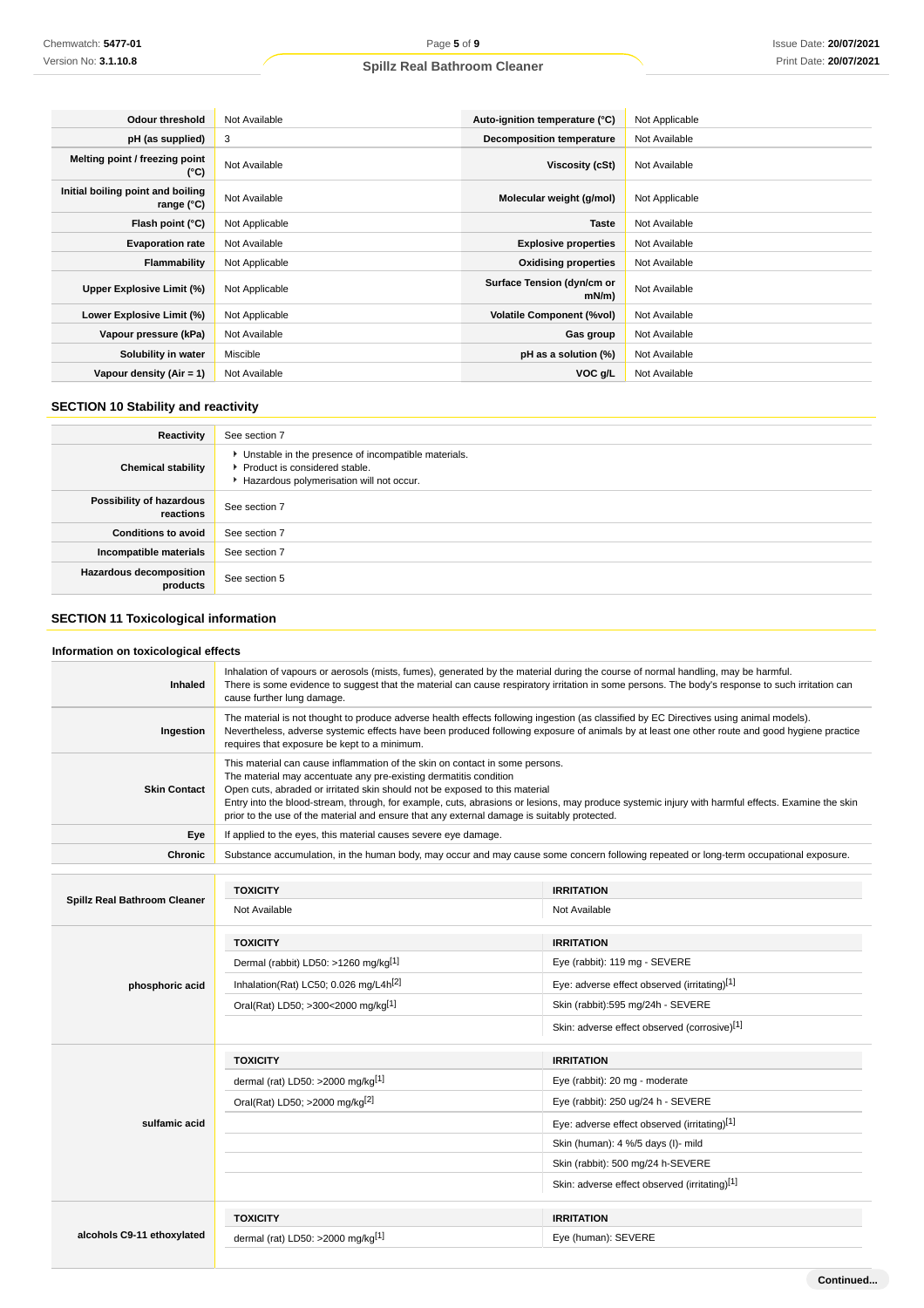|                       | Inhalation(Rat) LC50; $>1.6$ mg/l4h <sup>[1]</sup>                                                                                                                                                                              | Eye: adverse effect observed (irritating)[1]         |  |
|-----------------------|---------------------------------------------------------------------------------------------------------------------------------------------------------------------------------------------------------------------------------|------------------------------------------------------|--|
|                       | Oral(Rat) LD50; >5050 mg/kg[1]                                                                                                                                                                                                  | Skin: no adverse effect observed (not irritating)[1] |  |
|                       |                                                                                                                                                                                                                                 | Skin: SEVERE                                         |  |
|                       | <b>TOXICITY</b>                                                                                                                                                                                                                 | <b>IRRITATION</b>                                    |  |
|                       | Dermal (rabbit) LD50: 1560 mg/kg <sup>[2]</sup>                                                                                                                                                                                 | Eye (human): 0.05 mg SEVERE                          |  |
| benzalkonium chloride | Oral(Rat) LD50; 240 mg/kg <sup>[2]</sup>                                                                                                                                                                                        | Eye (rabbit): 1mg/24h SEVERE                         |  |
|                       |                                                                                                                                                                                                                                 | Skin (human): 0.15 mg/72h mild                       |  |
| Legend:               | 1. Value obtained from Europe ECHA Registered Substances - Acute toxicity 2.* Value obtained from manufacturer's SDS. Unless otherwise<br>specified data extracted from RTECS - Register of Toxic Effect of chemical Substances |                                                      |  |

| <b>PHOSPHORIC ACID</b>                                                                             | phosphoric acid (85%) No significant acute toxicological data identified in literature search.                                                                                                                                                                                                                                                                                                                                                                                                                                                                                                                                                                                                                                                                                                                                                                                                                                                                                                                                                                                                                                                                                                                                                                                                                                                                                                                                                                                                                                                                                                                                                                                                                                                                                                                                                                                                                                                                                  |                                 |                                                                                                    |
|----------------------------------------------------------------------------------------------------|---------------------------------------------------------------------------------------------------------------------------------------------------------------------------------------------------------------------------------------------------------------------------------------------------------------------------------------------------------------------------------------------------------------------------------------------------------------------------------------------------------------------------------------------------------------------------------------------------------------------------------------------------------------------------------------------------------------------------------------------------------------------------------------------------------------------------------------------------------------------------------------------------------------------------------------------------------------------------------------------------------------------------------------------------------------------------------------------------------------------------------------------------------------------------------------------------------------------------------------------------------------------------------------------------------------------------------------------------------------------------------------------------------------------------------------------------------------------------------------------------------------------------------------------------------------------------------------------------------------------------------------------------------------------------------------------------------------------------------------------------------------------------------------------------------------------------------------------------------------------------------------------------------------------------------------------------------------------------------|---------------------------------|----------------------------------------------------------------------------------------------------|
| <b>ALCOHOLS C9-11</b><br><b>ETHOXYLATED</b>                                                        | Somnolence, ataxia, diarrhoea recorded.<br>Polyethers (such as ethoxylated surfactants and polyethylene glycols) are highly susceptible to being oxidized in the air. They then form complex<br>mixtures of oxidation products.<br>Animal testing reveals that whole the pure, non-oxidised surfactant is non-sensitizing, many of the oxidation products are sensitisers. The<br>oxidization products also cause irritation.<br>Humans have regular contact with alcohol ethoxylates through a variety of industrial and consumer products such as soaps, detergents and other<br>cleaning products. Exposure to these chemicals can occur through swallowing, inhalation, or contact with the skin or eyes. Studies of acute<br>toxicity show that relatively high volumes would have to occur to produce any toxic response. No death due to poisoning with alcohol ethoxylates<br>has ever been reported.<br>Both laboratory and animal testing has shown that there is no evidence for alcohol ethoxylates (AEs) causing genetic damage, mutations or<br>cancer. No adverse reproductive or developmental effects were observed.<br>Tri-ethylene glycol ethers undergo enzymatic oxidation to toxic alkoxy acids. They may irritate the skin and the eyes. At high oral doses, they may<br>cause depressed reflexes, flaccid muscle tone, breathing difficulty and coma. Death may result in experimental animal.                                                                                                                                                                                                                                                                                                                                                                                                                                                                                                                                                          |                                 |                                                                                                    |
| <b>BENZALKONIUM CHLORIDE</b>                                                                       | The following information refers to contact allergens as a group and may not be specific to this product.<br>Contact allergies quickly manifest themselves as contact eczema, more rarely as urticaria or Quincke's oedema. The pathogenesis of contact<br>eczema involves a cell-mediated (T lymphocytes) immune reaction of the delayed type. Other allergic skin reactions, e.g. contact urticaria,<br>involve antibody-mediated immune reactions. The significance of the contact allergen is not simply determined by its sensitisation potential: the<br>distribution of the substance and the opportunities for contact with it are equally important.<br>Allergic reactions involving the respiratory tract are usually due to interactions between IgE antibodies and allergens and occur rapidly. Allergic<br>potential of the allergen and period of exposure often determine the severity of symptoms. Some people may be genetically more prone than<br>others, and exposure to other irritants may aggravate symptoms. Allergy causing activity is due to interactions with proteins.<br>Attention should be paid to atopic diathesis, characterised by increased susceptibility to nasal inflammation, asthma and eczema.<br>Exogenous allergic alveolitis is induced essentially by allergen specific immune-complexes of the IgG type; cell-mediated reactions (T<br>lymphocytes) may be involved. Such allergy is of the delayed type with onset up to four hours following exposure.<br>Alkyldimethylbenzylammonium chlorides are in the list of dangerous substances of council directive, classified as "harmful in contact with skin<br>and on ingestion", and "corrosive and very toxic to aquatic organisms". It can cause dose dependent skin and eye irritation with possible<br>deterioration of vision, possible sensitisation in those with pre-existing eczema. It does not cause cancer, genetic defect, foetal or developmental<br>abnormality. |                                 |                                                                                                    |
| <b>PHOSPHORIC ACID &amp;</b><br><b>SULFAMIC ACID &amp;</b><br><b>BENZALKONIUM CHLORIDE</b>         | For acid mists, aerosols, vapours<br>Test results suggest that eukaryotic cells are susceptible to genetic damage when the pH falls to about 6.5. Cells from the respiratory tract have<br>not been examined in this respect. Mucous secretion may protect the cells of the airway from direct exposure to inhaled acidic mists (which also<br>protects the stomach lining from the hydrochloric acid secreted there).<br>Asthma-like symptoms may continue for months or even years after exposure to the material ends. This may be due to a non-allergic condition<br>known as reactive airways dysfunction syndrome (RADS) which can occur after exposure to high levels of highly irritating compound. Main<br>criteria for diagnosing RADS include the absence of previous airways disease in a non-atopic individual, with sudden onset of persistent<br>asthma-like symptoms within minutes to hours of a documented exposure to the irritant. Other criteria for diagnosis of RADS include a reversible<br>airflow pattern on lung function tests, moderate to severe bronchial hyperreactivity on methacholine challenge testing, and the lack of minimal<br>lymphocytic inflammation, without eosinophilia.                                                                                                                                                                                                                                                                                                                                                                                                                                                                                                                                                                                                                                                                                                                                                          |                                 |                                                                                                    |
| <b>PHOSPHORIC ACID &amp;</b><br><b>SULFAMIC ACID &amp;</b><br>ALCOHOLS C9-11<br><b>ETHOXYLATED</b> | The material may produce severe irritation to the eye causing pronounced inflammation. Repeated or prolonged exposure to irritants may<br>produce conjunctivitis.<br>The material may cause severe skin irritation after prolonged or repeated exposure and may produce on contact skin redness, swelling, the<br>production of vesicles, scaling and thickening of the skin. Repeated exposures may produce severe ulceration.                                                                                                                                                                                                                                                                                                                                                                                                                                                                                                                                                                                                                                                                                                                                                                                                                                                                                                                                                                                                                                                                                                                                                                                                                                                                                                                                                                                                                                                                                                                                                 |                                 |                                                                                                    |
| <b>Acute Toxicity</b>                                                                              | ✔                                                                                                                                                                                                                                                                                                                                                                                                                                                                                                                                                                                                                                                                                                                                                                                                                                                                                                                                                                                                                                                                                                                                                                                                                                                                                                                                                                                                                                                                                                                                                                                                                                                                                                                                                                                                                                                                                                                                                                               | Carcinogenicity                 | ×                                                                                                  |
| <b>Skin Irritation/Corrosion</b>                                                                   | ✔                                                                                                                                                                                                                                                                                                                                                                                                                                                                                                                                                                                                                                                                                                                                                                                                                                                                                                                                                                                                                                                                                                                                                                                                                                                                                                                                                                                                                                                                                                                                                                                                                                                                                                                                                                                                                                                                                                                                                                               | Reproductivity                  | ×                                                                                                  |
| <b>Serious Eye Damage/Irritation</b>                                                               | ✔                                                                                                                                                                                                                                                                                                                                                                                                                                                                                                                                                                                                                                                                                                                                                                                                                                                                                                                                                                                                                                                                                                                                                                                                                                                                                                                                                                                                                                                                                                                                                                                                                                                                                                                                                                                                                                                                                                                                                                               | <b>STOT - Single Exposure</b>   | ×                                                                                                  |
| <b>Respiratory or Skin</b><br>sensitisation                                                        | ×                                                                                                                                                                                                                                                                                                                                                                                                                                                                                                                                                                                                                                                                                                                                                                                                                                                                                                                                                                                                                                                                                                                                                                                                                                                                                                                                                                                                                                                                                                                                                                                                                                                                                                                                                                                                                                                                                                                                                                               | <b>STOT - Repeated Exposure</b> | ×                                                                                                  |
| <b>Mutagenicity</b>                                                                                | ×                                                                                                                                                                                                                                                                                                                                                                                                                                                                                                                                                                                                                                                                                                                                                                                                                                                                                                                                                                                                                                                                                                                                                                                                                                                                                                                                                                                                                                                                                                                                                                                                                                                                                                                                                                                                                                                                                                                                                                               | <b>Aspiration Hazard</b>        | ×                                                                                                  |
|                                                                                                    |                                                                                                                                                                                                                                                                                                                                                                                                                                                                                                                                                                                                                                                                                                                                                                                                                                                                                                                                                                                                                                                                                                                                                                                                                                                                                                                                                                                                                                                                                                                                                                                                                                                                                                                                                                                                                                                                                                                                                                                 | Legend:                         | $\blacktriangleright$ - Data either not available or does not fill the criteria for classification |

 $\blacktriangleright$  – Data available to make classification

# **SECTION 12 Ecological information**

| Spillz Real Bathroom Cleaner | Endpoint         | Test Duration (hr) | <b>Species</b>                | Value            | Source           |
|------------------------------|------------------|--------------------|-------------------------------|------------------|------------------|
|                              | Not<br>Available | Not Available      | Not Available                 | Not<br>Available | Not<br>Available |
| phosphoric acid              | Endpoint         | Test Duration (hr) | <b>Species</b>                | Value            | Source           |
|                              | NOEC(ECx)        | 72h                | Algae or other aguatic plants | $< 7.5$ mg/l     | $\Omega$<br>∼    |
|                              |                  |                    |                               |                  |                  |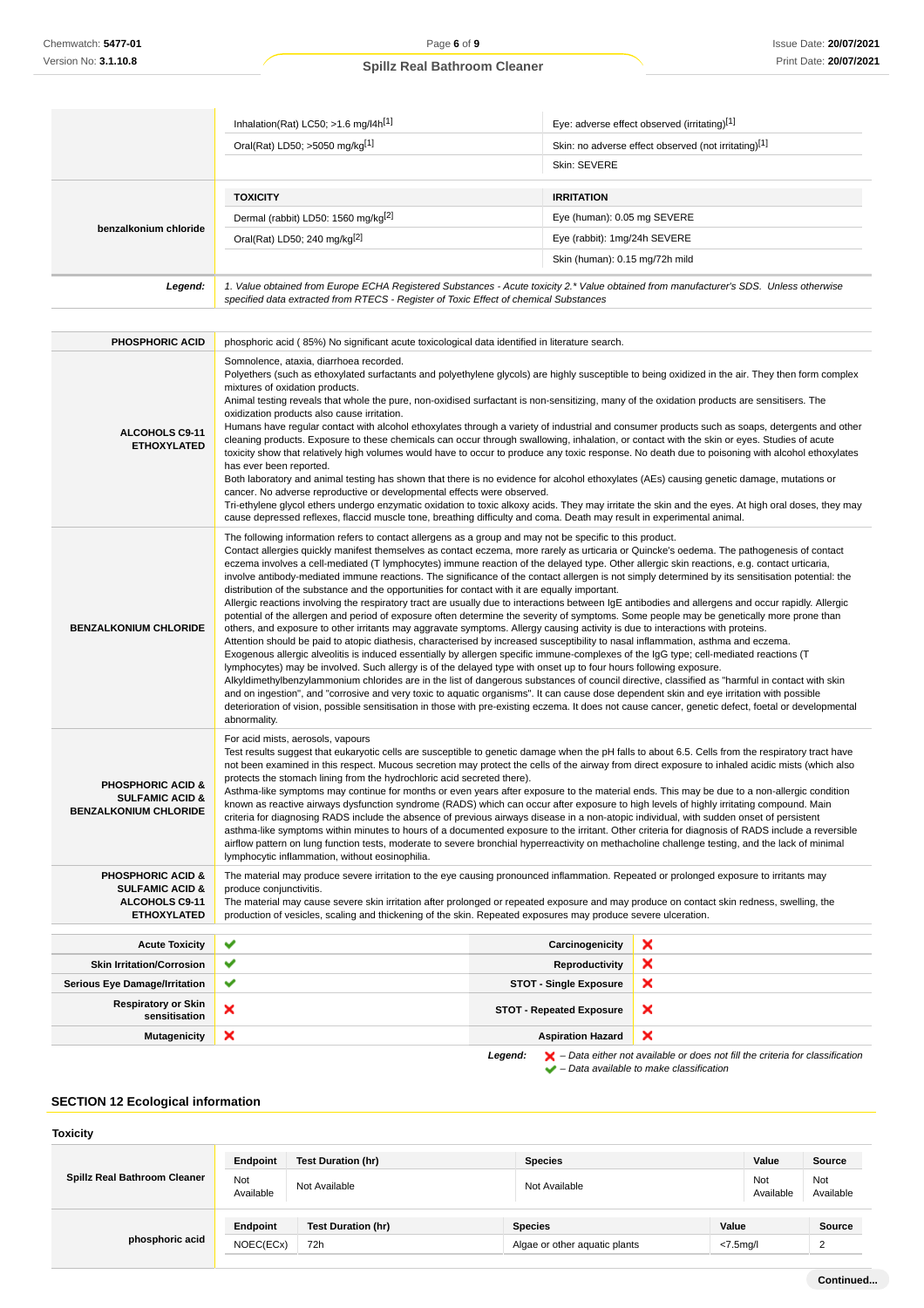|                            | <b>EC50</b> | 72h                                                                                                                                                                                                                                                                                                                                                                                             | Algae or other aquatic plants | 77.9mg/l    |                      | 2              |
|----------------------------|-------------|-------------------------------------------------------------------------------------------------------------------------------------------------------------------------------------------------------------------------------------------------------------------------------------------------------------------------------------------------------------------------------------------------|-------------------------------|-------------|----------------------|----------------|
|                            | <b>LC50</b> | 96h                                                                                                                                                                                                                                                                                                                                                                                             | Fish                          |             | 67.94-113.76mg/L     | 4              |
|                            | <b>EC50</b> | 48h                                                                                                                                                                                                                                                                                                                                                                                             | Crustacea                     | $>100$ mg/l |                      | $\overline{c}$ |
|                            | Endpoint    | <b>Test Duration (hr)</b>                                                                                                                                                                                                                                                                                                                                                                       | <b>Species</b>                |             | Value                | Source         |
|                            | NOEC(ECx)   | 840h                                                                                                                                                                                                                                                                                                                                                                                            | Crustacea                     |             | $0.15$ mg/l          | 2              |
| sulfamic acid              | EC50        | 72h                                                                                                                                                                                                                                                                                                                                                                                             | Algae or other aquatic plants |             | 33.8mg/l             | $\overline{2}$ |
|                            | <b>LC50</b> | 96h                                                                                                                                                                                                                                                                                                                                                                                             | Fish                          |             | 14.2mg/l             | $\mathbf{1}$   |
|                            | EC50        | 48h                                                                                                                                                                                                                                                                                                                                                                                             | Crustacea                     |             | 71.6mg/l             | 2              |
|                            | Endpoint    | <b>Test Duration (hr)</b>                                                                                                                                                                                                                                                                                                                                                                       | <b>Species</b>                | Value       |                      | Source         |
| alcohols C9-11 ethoxylated | NOEC(ECx)   | 720h                                                                                                                                                                                                                                                                                                                                                                                            | Fish                          |             | $0.11 - 0.28$ mg/l   |                |
|                            | <b>LC50</b> | 96h                                                                                                                                                                                                                                                                                                                                                                                             | Fish                          |             | $5-7$ mg/l           |                |
|                            | <b>EC50</b> | 48h                                                                                                                                                                                                                                                                                                                                                                                             | Crustacea                     |             | 2.5 <sub>mq</sub> /l |                |
|                            | EC50        | 96h                                                                                                                                                                                                                                                                                                                                                                                             | Algae or other aquatic plants |             | $1.4$ mg/l           |                |
|                            | Endpoint    | <b>Test Duration (hr)</b>                                                                                                                                                                                                                                                                                                                                                                       | <b>Species</b>                |             | Value                | Source         |
| benzalkonium chloride      | NOEC(ECx)   | 48h                                                                                                                                                                                                                                                                                                                                                                                             | Crustacea                     |             | 0.3 <sub>mq</sub> /I |                |
|                            | EC50        | 96h                                                                                                                                                                                                                                                                                                                                                                                             | Algae or other aquatic plants |             | $<$ 0.96 $mq/L$      | 4              |
| Legend:                    |             | Extracted from 1. IUCLID Toxicity Data 2. Europe ECHA Registered Substances - Ecotoxicological Information - Aquatic Toxicity 3. EPIWIN Suite<br>V3.12 (QSAR) - Aquatic Toxicity Data (Estimated) 4. US EPA, Ecotox database - Aquatic Toxicity Data 5. ECETOC Aquatic Hazard Assessment<br>Data 6. NITE (Japan) - Bioconcentration Data 7. METI (Japan) - Bioconcentration Data 8. Vendor Data |                               |             |                      |                |

Harmful to aquatic organisms. **DO NOT** discharge into sewer or waterways.

# **Persistence and degradability**

| Ingredient      | Persistence: Water/Soil | <b>Persistence: Air</b> |
|-----------------|-------------------------|-------------------------|
| phosphoric acid | <b>HIGH</b>             | HIGH                    |
| sulfamic acid   | <b>HIGH</b>             | <b>HIGH</b>             |

### **Bioaccumulative potential**

| Ingredient      | Bioaccumulation           |
|-----------------|---------------------------|
| phosphoric acid | LOW (LogKOW = $-0.7699$ ) |
| sulfamic acid   | LOW (LogKOW = $-4.3438$ ) |

# **Mobility in soil**

| Ingredient      | <b>Mobility</b>     |
|-----------------|---------------------|
| phosphoric acid | $HIGH (KOC = 1)$    |
| sulfamic acid   | $LOW (KOC = 6.124)$ |

# **SECTION 13 Disposal considerations**

## **Waste treatment methods**

| Product / Packaging disposal | Containers may still present a chemical hazard/ danger when empty.<br>Return to supplier for reuse/ recycling if possible.<br>Otherwise:<br>If container can not be cleaned sufficiently well to ensure that residuals do not remain or if the container cannot be used to store the same<br>product, then puncture containers, to prevent re-use, and bury at an authorised landfill.<br>Where possible retain label warnings and SDS and observe all notices pertaining to the product.<br>DO NOT allow wash water from cleaning or process equipment to enter drains.<br>It may be necessary to collect all wash water for treatment before disposal.<br>In all cases disposal to sewer may be subject to local laws and regulations and these should be considered first.<br>Where in doubt contact the responsible authority.<br>Recycle wherever possible.<br>Consult manufacturer for recycling options or consult local or regional waste management authority for disposal if no suitable treatment or<br>disposal facility can be identified.<br>Dispose of by: burial in a land-fill specifically licensed to accept chemical and / or pharmaceutical wastes or incineration in a licensed<br>apparatus (after admixture with suitable combustible material).<br>Decontaminate empty containers. |
|------------------------------|-------------------------------------------------------------------------------------------------------------------------------------------------------------------------------------------------------------------------------------------------------------------------------------------------------------------------------------------------------------------------------------------------------------------------------------------------------------------------------------------------------------------------------------------------------------------------------------------------------------------------------------------------------------------------------------------------------------------------------------------------------------------------------------------------------------------------------------------------------------------------------------------------------------------------------------------------------------------------------------------------------------------------------------------------------------------------------------------------------------------------------------------------------------------------------------------------------------------------------------------------------------------------------------------------------------|

# **SECTION 14 Transport information**

### **Labels Required**

| M <sub>o</sub><br>the contract of the contract of the contract of | <b>NO</b>              |
|-------------------------------------------------------------------|------------------------|
|                                                                   | Applicable<br>N01<br>. |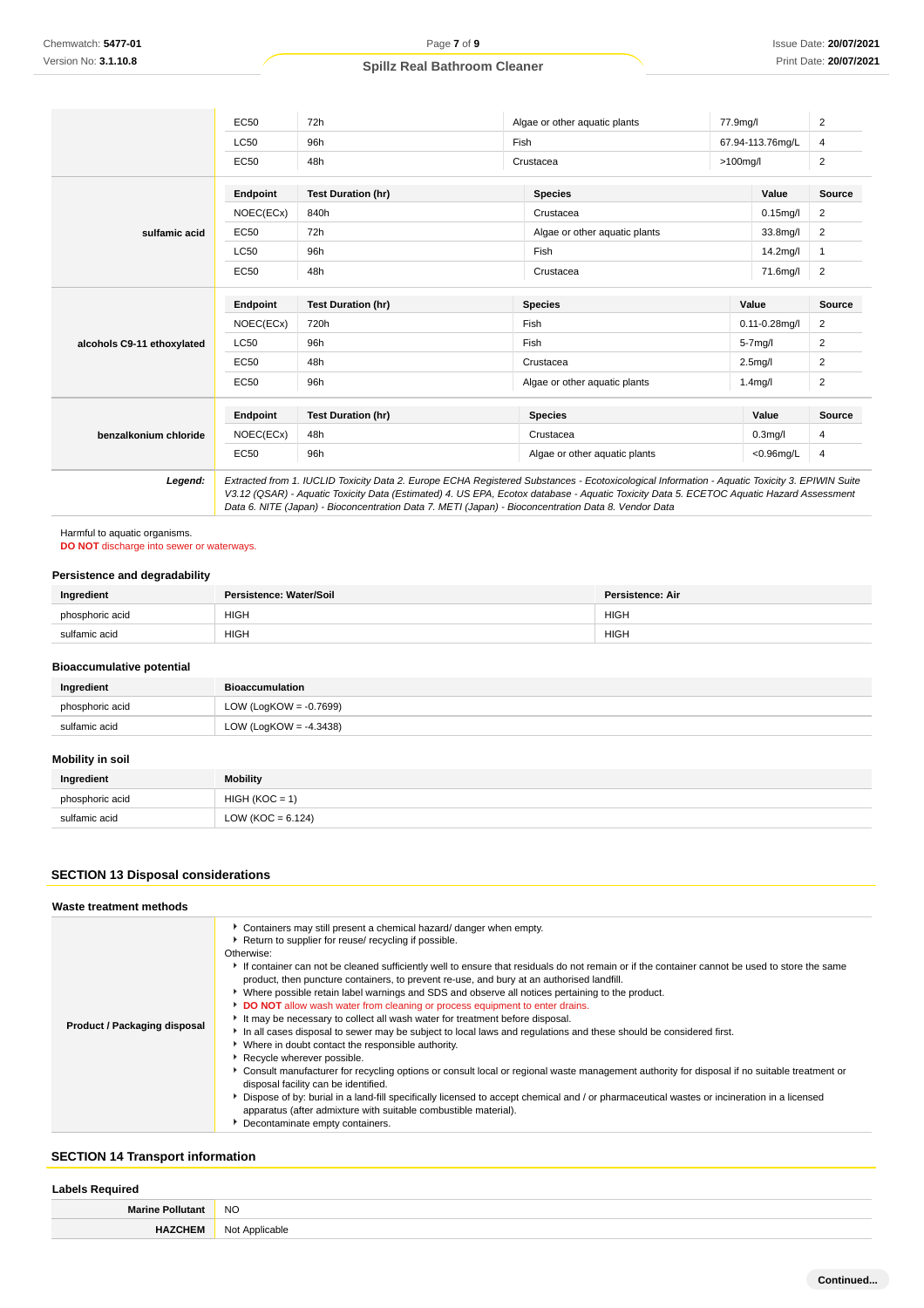# **Land transport (ADG): NOT REGULATED FOR TRANSPORT OF DANGEROUS GOODS**

**Air transport (ICAO-IATA / DGR): NOT REGULATED FOR TRANSPORT OF DANGEROUS GOODS**

## **Sea transport (IMDG-Code / GGVSee): NOT REGULATED FOR TRANSPORT OF DANGEROUS GOODS**

**Transport in bulk according to Annex II of MARPOL and the IBC code**

#### Not Applicable

# **Transport in bulk in accordance with MARPOL Annex V and the IMSBC Code**

| <b>Product name</b>        | Group         |
|----------------------------|---------------|
| phosphoric acid            | Not Available |
| sulfamic acid              | Not Available |
| alcohols C9-11 ethoxylated | Not Available |
| benzalkonium chloride      | Not Available |

#### **Transport in bulk in accordance with the ICG Code**

| <b>Product name</b>        | <b>Ship Type</b> |
|----------------------------|------------------|
| phosphoric acid            | Not Available    |
| sulfamic acid              | Not Available    |
| alcohols C9-11 ethoxylated | Not Available    |
| benzalkonium chloride      | Not Available    |

#### **SECTION 15 Regulatory information**

#### **Safety, health and environmental regulations / legislation specific for the substance or mixture**

#### **phosphoric acid is found on the following regulatory lists** I

| Australia Hazardous Chemical Information System (HCIS) - Hazardous Chemicals                   |  |
|------------------------------------------------------------------------------------------------|--|
| Australia Standard for the Uniform Scheduling of Medicines and Poisons (SUSMP) -<br>Schedule 5 |  |

#### **sulfamic acid is found on the following regulatory lists**

Australia Hazardous Chemical Information System (HCIS) - Hazardous Chemicals Australia Standard for the Uniform Scheduling of Medicines and Poisons (SUSMP) - Schedule 5

#### **alcohols C9-11 ethoxylated is found on the following regulatory lists**

Australia Hazardous Chemical Information System (HCIS) - Hazardous Chemicals Australian Inventory of Industrial Chemicals (AIIC)

#### ı **benzalkonium chloride is found on the following regulatory lists**

Australia Hazardous Chemical Information System (HCIS) - Hazardous Chemicals Australia Standard for the Uniform Scheduling of Medicines and Poisons (SUSMP) - Schedule 5

Australian Inventory of Industrial Chemicals (AIIC)

Australia Standard for the Uniform Scheduling of Medicines and Poisons (SUSMP) - Schedule 6 Australian Inventory of Industrial Chemicals (AIIC)

Australia Standard for the Uniform Scheduling of Medicines and Poisons (SUSMP) - Schedule 6

Australian Inventory of Industrial Chemicals (AIIC)

#### **National Inventory Status**

| <b>National Inventory</b>                          | <b>Status</b>                                                                                                                                                                                            |
|----------------------------------------------------|----------------------------------------------------------------------------------------------------------------------------------------------------------------------------------------------------------|
| Australia - AIIC / Australia<br>Non-Industrial Use | Yes                                                                                                                                                                                                      |
| Canada - DSL                                       | Yes                                                                                                                                                                                                      |
| Canada - NDSL                                      | No (phosphoric acid; sulfamic acid; alcohols C9-11 ethoxylated; benzalkonium chloride)                                                                                                                   |
| China - IECSC                                      | Yes                                                                                                                                                                                                      |
| Europe - EINEC / ELINCS / NLP                      | No (alcohols C9-11 ethoxylated; benzalkonium chloride)                                                                                                                                                   |
| Japan - ENCS                                       | No (benzalkonium chloride)                                                                                                                                                                               |
| Korea - KECI                                       | Yes                                                                                                                                                                                                      |
| New Zealand - NZIoC                                | Yes                                                                                                                                                                                                      |
| Philippines - PICCS                                | Yes                                                                                                                                                                                                      |
| USA - TSCA                                         | No (benzalkonium chloride)                                                                                                                                                                               |
| Taiwan - TCSI                                      | Yes                                                                                                                                                                                                      |
| Mexico - INSQ                                      | Yes                                                                                                                                                                                                      |
| Vietnam - NCI                                      | Yes                                                                                                                                                                                                      |
| Russia - FBEPH                                     | No (alcohols C9-11 ethoxylated)                                                                                                                                                                          |
| Legend:                                            | Yes = All CAS declared ingredients are on the inventory<br>No = One or more of the CAS listed ingredients are not on the inventory and are not exempt from listing(see specific ingredients in brackets) |

## **SECTION 16 Other information**

| ۱a۴<br><b>DAUGH</b><br>. | 20/0<br>1/202'<br>. |
|--------------------------|---------------------|
|                          | 09/07<br>1/202'     |